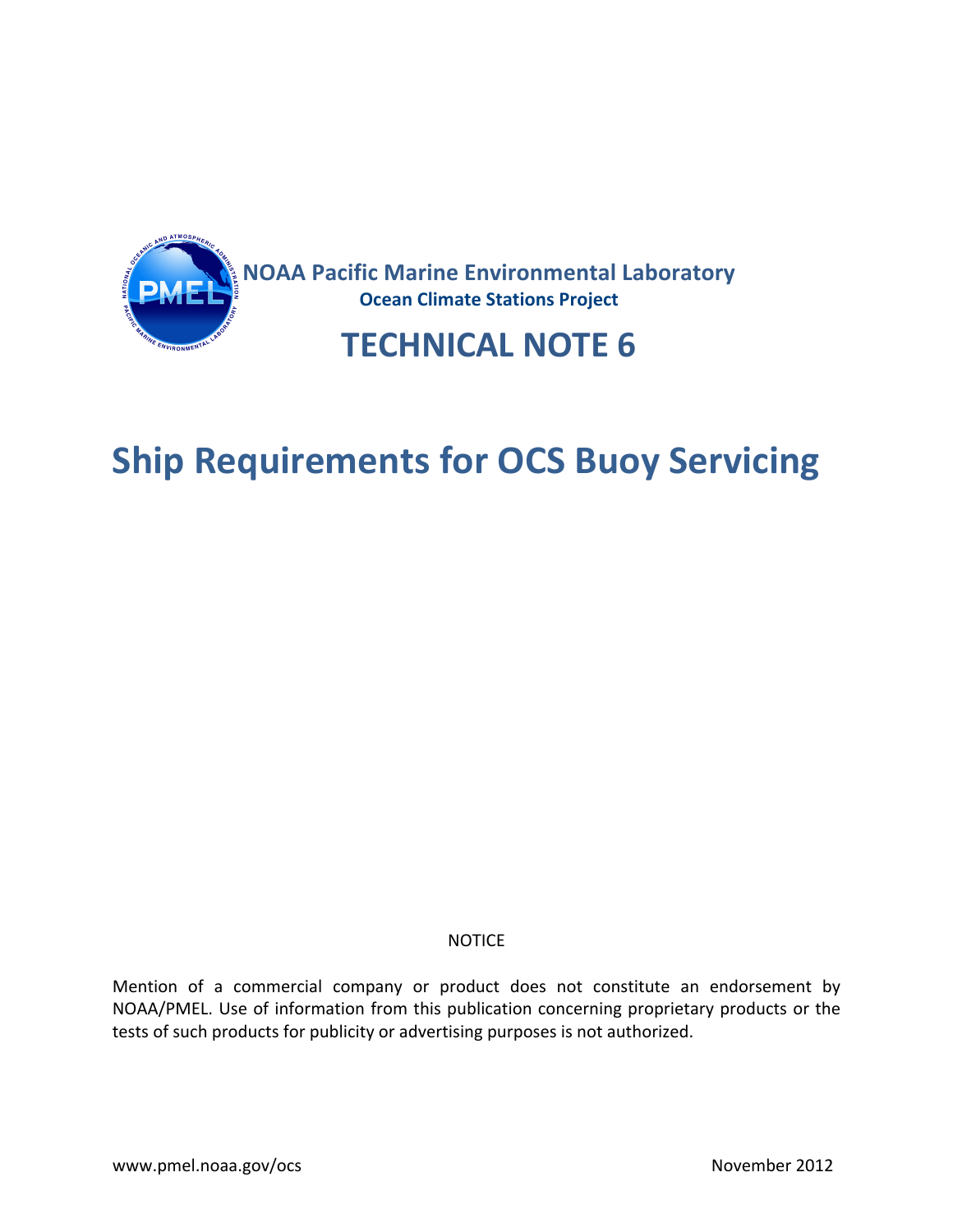## Ship Requirements for OCS Buoy Servicing

The Ocean Climate Stations group (OCS) routinely uses charter vessels to deploy and recover oceanographic research moorings. These moorings consist of a buoy of 2.7m in diameter. A tower and instruments extend 4.24m above the water line, and a bridle with hardware ends 2.62m below the water line, making the total clearance almost  $7m$ . Weight in air is approximately 1800kg. The buoy well contains electronics, alkaline batteries, and a  $60\text{ft}^3$ charged gas cylinder of compressed air (UN1956). The upper 700m of the mooring line is wire rope, with scientific instruments at regular intervals. The anchor is two stacks of train wheels, with a total weight in air of up to 3750kg.

Any ship used to deploy these moorings must have the following deck equipment:

- A crane with a SWL of at least 3,000kg (6,600lbs) and a reach that extends outboard, for use in the deployment of the surface buoys. Cranes with a SWL less than 4,000kg (9,000lbs) will require the use of a tipping plate or stern A-frame to deploy the anchor.
- A capstan with a 0.46m diameter drum or larger, capable of 40m/min line speed at continuous duty. Must be able to pull 200 – 300kg tension for up to 5,000m of line, and have the ability to let out the mooring line under tension.
- Fairleads and pad eyes on deck for turning blocks, with SWL of at least 3,000kg.

The following capabilities are also desirable:

- A stern A-frame with a SWL of 4,500kg (10,000lbs), height of 7.6m (25ft) and width of at least 3.7m (12ft) at the base. The A-frame would be used for recoveries and for line routing to facilitate instrument addition and removal.
- Additional tuggers, capstans, cleats and turning blocks. Baxter bolts for flexibility in deck layout are ideal.
- Ability to declutch prop or otherwise silence ship for acoustic release comms.

Recovery and deployment operations require sufficient deck space for two of these buoys (an area of approximately 3m  $x$  6m (10ft  $x$  20ft) for each), so that one buoy can be recovered before the replacement is deployed. Additional space of approximately 20 $m^2$  will be necessary for mooring hardware and spools of line. It is preferable to have crane access to the spools, so they can be lifted into position. Small work areas in both wet and dry lab space is also required.

Small boat operations are often necessary for the recovery of a buoy, and may also be required during deployments, if personnel need to get on the buoy for last minute repairs. A RHIB is desirable for buoy access, with the ability to carry 3-4 people, in seas to 2m.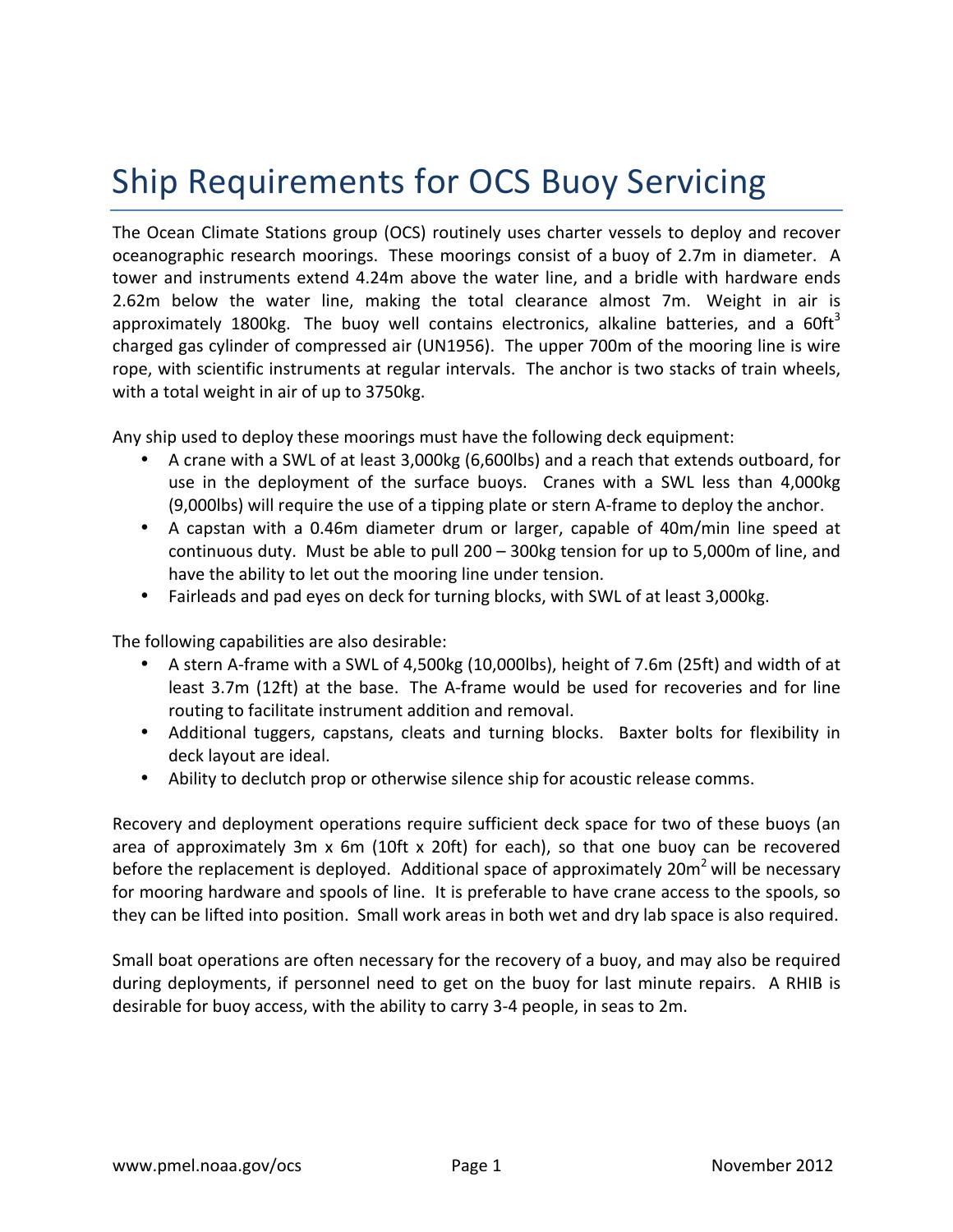Other scientific features that would be nice to have aboard include:

- A CTD capable of reaching at least 500m depth for performing comparison casts at the deployment site.
- An ADCP continuously logging throughout the cruise.
- A depth sounder with plotting software to allow on-site generation of bathymetry plots. The system should be capable of acquiring data beyond 6,000m.
- A suite of meteorological instruments for comparison with buoy measurements, such as air temp, RH, BP, true wind speed and direction (compensated for ships steaming motion).
- Positioning system with accuracy better than 10m.

Favorable weather conditions are necessary for buoy operations, for safety and to prevent damage to the buoy and sensors. If scheduling permits, the day of getting underway should be flexible, to be onsite in weather conditions with seas of 2m or less, and winds 15 knots or below.